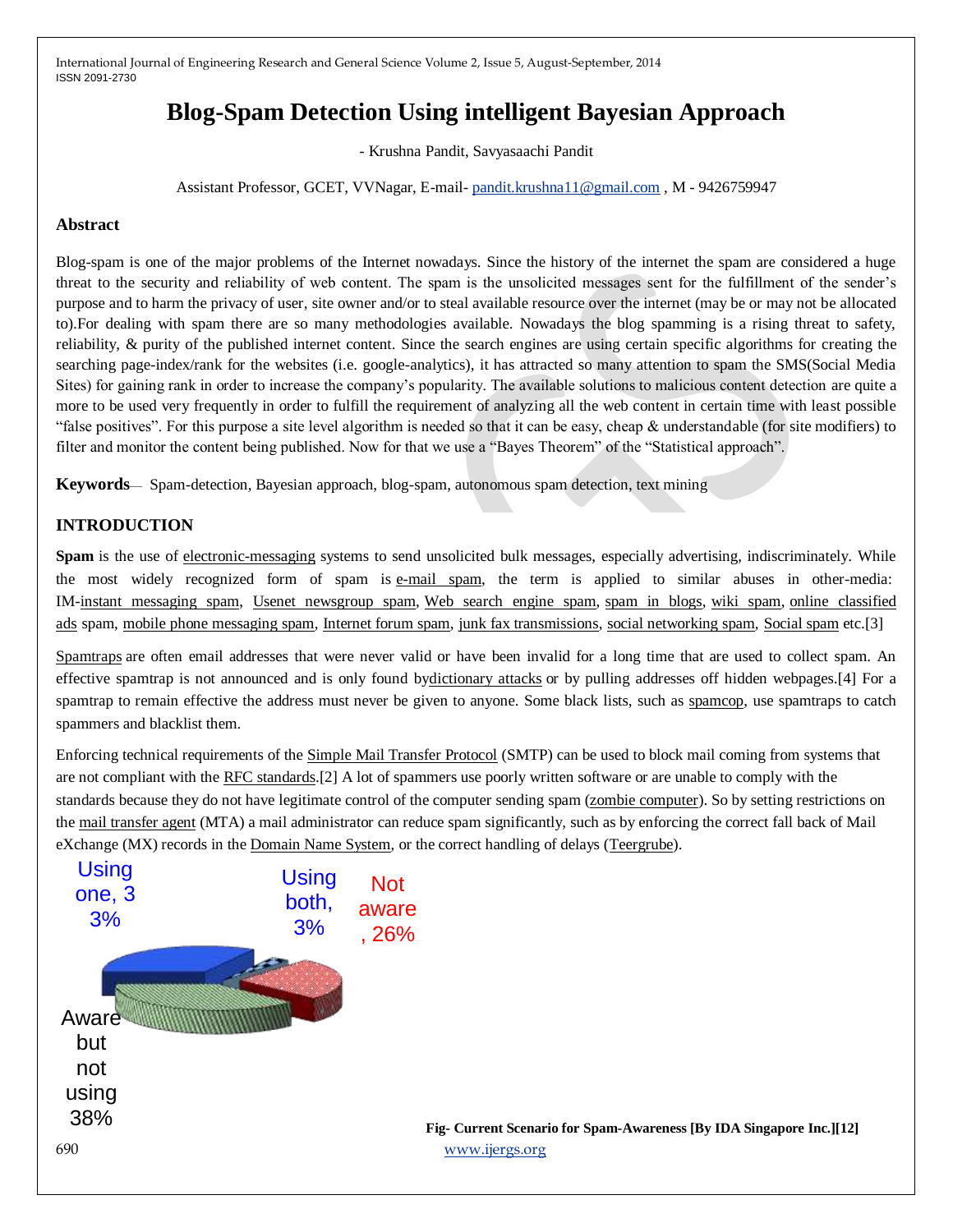#### **Spam-detection**

Given that the objective of web spam is to improve the ranking of select search results, web spamming techniques are tightly coupled to the ranking algorithms employed (or believed to be employed) by the major search engines. As ranking algorithms evolve, so will spamming techniques.[1] For example, if web spammers were under the impression that a search engine would use click-through information of its search result pages as a feature in their ranking algorithms, then they would have an incentive to issue queries that bring up their target pages, and generate large numbers of clicks on these target pages. Furthermore, web spamming techniques evolve in response to countermeasures deployed by the search engines.[6] For example, in the above scenario, a search engine might respond to facetious clicks by mining their query logs for many instances of identical queries from the same IP address and discounting these queries and their result click through/s in their ranking computation.[9] The spammer in turn might respond by varying the query (while still recalling the desired target result), and by using a "bot-net" (a network of third-party computers under the spammer's



# **Fig- Spam Detection Model(Message content)**

Given that web spamming techniques are constantly evolving, any taxonomy of these techniques must necessarily be ephemeral, as will be any enumeration of spam detection heuristics.[5]

However, there are a few constants:

- Any successful web spamming technique targets one or more of the features used by the search engine's ranking algorithms.
- Web spam detection is a classification problem, and search engines use machine learning algorithms to decide whether or not a page is spam.

In general, spam detection heuristics look for statistical anomalies in some of the features visible to the search engines.

#### **BLOG SPAMMING**

**Spam in blogs** (also called simply **blog spam, comment spam,** or **social spam**) is a form of [spam-dexing-](http://en.wikipedia.org/wiki/Spamdexing) done by automatically posting random comments or promoting commercial services to [blogs,](http://en.wikipedia.org/wiki/Weblog) [wikis,](http://en.wikipedia.org/wiki/Wiki) [guest-books,](http://en.wikipedia.org/wiki/Guestbook) or other publicly accessible online [discussion boards.](http://en.wikipedia.org/wiki/Discussion_board)[11] Any web application that accepts and displays [hyperlinks](http://en.wikipedia.org/wiki/Hyperlinks) submitted by visitors may be a target.

Adding links that point to the spammer's web site artificially increases the site's search engine ranking.[9] An increased ranking often results in the spammer's commercial site being listed ahead of other sites for certain searches, increasing the number of potential visitors and paying customers. There are various solutions available for spam-detection, some of them are described as below[2]:

#### **1. General spam-avoidance approaches**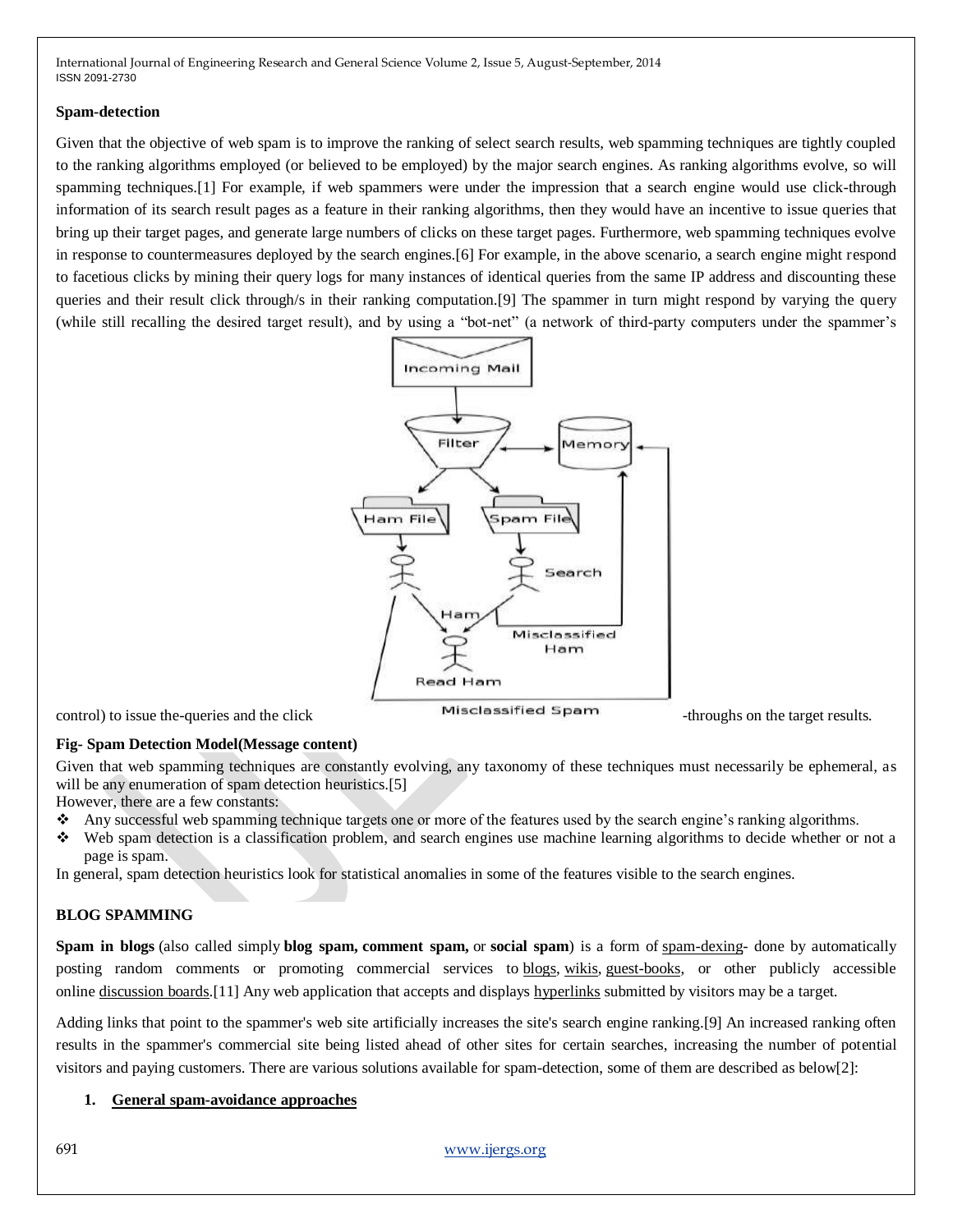#### **Disallowing multiple consecutive submissions**

It is rare on a site that a user would reply to their own comment, yet spammers typically do. Checking that the user's IP address is not replying to a user of the same IP address will significantly reduce flooding. This, however, proves problematic when multiple users, behind the same proxy, wish to comment on the same entry. Blog Spam software may get around this by faking IP addresses, posting similar blog spam using many IP addresses.

# **Blocking by keyword**

Blocking specific words from posts is one of the simplest and most effective ways to reduce spam. Much spam can be blocked simply by banning names of popular pharmaceuticals and casino games.{{Citation needed|date=September 2012}

This is a good long-term solution, because it's not beneficial for spammers to change keywords to "vi@gra" or such, because keywords must be readable and indexed by search engine bots to be effective.[4]

#### **nofollow**

Google announced in early 2005 that hyperlinks with rel="nofollow" attribute<sup>[\[4\]](http://en.wikipedia.org/wiki/Spam_in_blogs#cite_note-3)</sup> would not be crawled or influence the link target's ranking in the search engine's index. The Yahoo and MSN search engines also respect this tag.

Using rel="nofollow" is a much easier solution that makes the improvised techniques above irrelevant. Most weblog software now marks reader-submitted links this way by default (with no option to disable it without code modification). A more sophisticated server software could spare the nofollow for links submitted by [trusted users](http://en.wikipedia.org/wiki/Trust_management) like those registered for a long time, on [awhitelist,](http://en.wikipedia.org/wiki/Whitelist) or with a high [karma.](http://en.wikipedia.org/wiki/Karma_(Slashdot)) Some server software adds rel="nofollow" to pages that have been recently edited but omits it from stable pages, under the theory that stable pages will have had offending links removed by human editors.

Other websites like [Slashdot,](http://en.wikipedia.org/wiki/Slashdot) with high user participation, use improvised nofollow implementations like adding rel="nofollow" only for potentially misbehaving users. Potential spammers posting as users can be determined through various heuristics like age of registered account and other factors. Slashdot also uses the poster's karma as a determinant in attaching a nofollow tag to user submitted links.

rel="nofollow" has come to be regarded as a [microformat.](http://en.wikipedia.org/wiki/Microformat)

# **Validation (reverse Turing test)**

A method to block automated spam comments is requiring a [validation](http://en.wikipedia.org/wiki/Data_validation) prior to publishing the contents of the reply form. The goal is to verify that the form is being submitted by a real human being and not by a spam tool and has therefore been described as a reverse [Turing test.](http://en.wikipedia.org/wiki/Reverse_Turing_test) The test should be of such a nature that a human being can easily pass and an automated tool would most likely fail.[5]

Many forms on websites take advantage of the [CAPTCHA](http://en.wikipedia.org/wiki/CAPTCHA) technique, displaying a combination of numbers and letters embedded in an image which must be entered literally into the reply form to pass the test. In order to keep out spam tools with built-in text [recognition](http://en.wikipedia.org/wiki/Text_recognition) the characters in the images are customarily misaligned, distorted, and noisy. A drawback of many older CAPTCHAs is that passwords are usually [case-sensitive](http://en.wikipedia.org/wiki/Case-sensitive) while the corresponding images often don't allow a distinction of capital and small letters. This should be taken into account when devising a list of CAPTCHAs. Such systems can also prove problematic to blind people who rely on [screen readers.](http://en.wikipedia.org/wiki/Screen_readers) Some more recent systems allow for this by providing an audio version of the characters. A simple alternative to CAPTCHAs is the validation in the form of a [password](http://en.wikipedia.org/wiki/Password) question, providing a hint to human visitors that the password is the answer to a simple question like "The Earth revolves around the... [Sun]". One drawback to be taken into consideration is that any validation required in the form of an additional form field may become a nuisance especially to regular posters. One self published original research noted a decrease in the number of comments once such a validation is in place.

#### **Disallowing links in posts**

There is negligible gain from spam that does not contain links, so currently all spam posts contain (an excessive number of) links. It is safe to require passing Turing tests only if post contains links and letting all other posts through. While this is highly effective,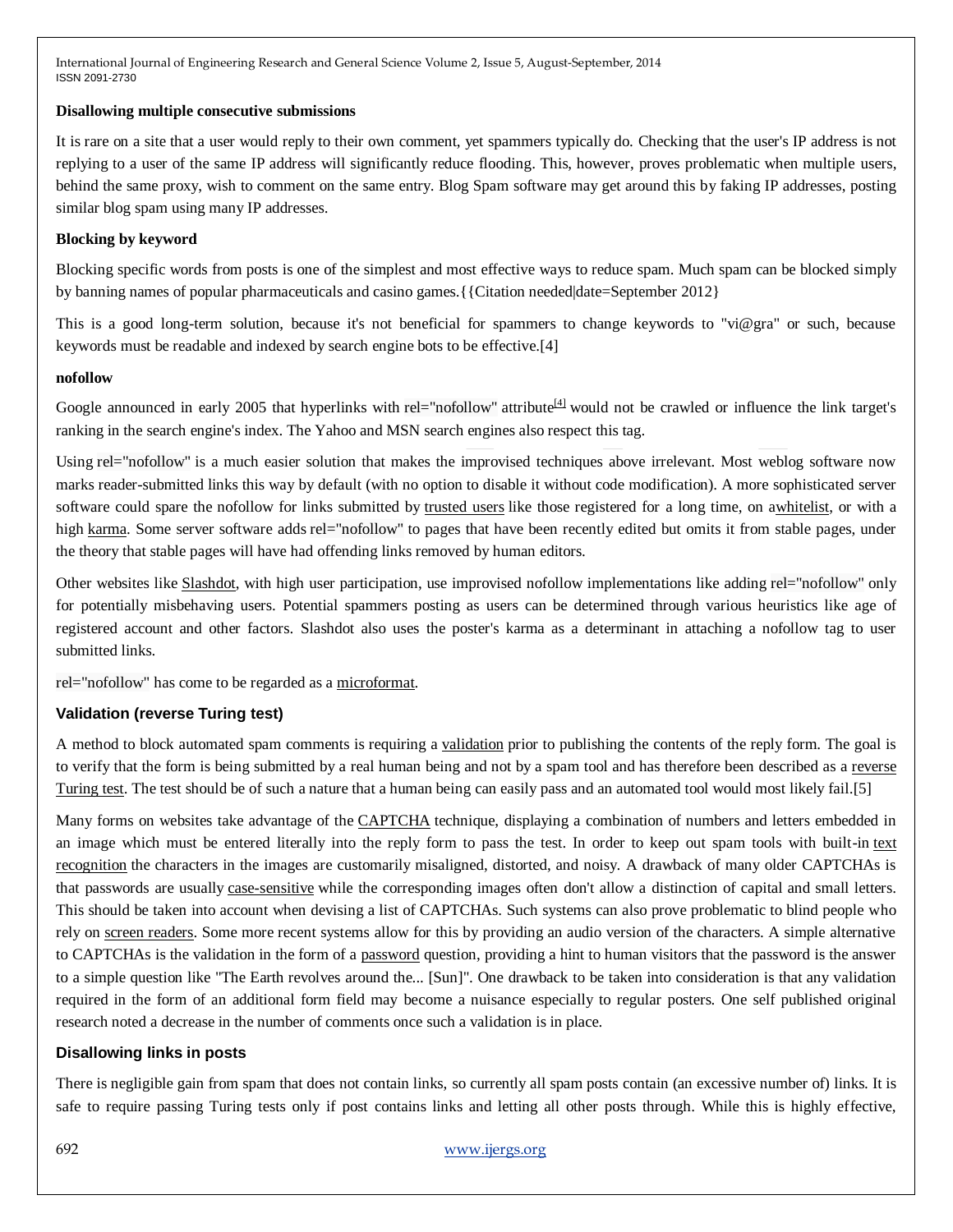spammers do frequently send gibberish posts (such as "ajliabisadf ljibia aeriqoj") to test the spam filter. These gibberish posts will not be labeled as spam. They do the spammer no good, but they still clog up comments sections.

# **2. Distributed approaches**

This approach is very new to addressing link spam. One of the shortcomings of link spam filters is that most sites receive only one link from each domain which is running a spam campaign. If the spammer varies IP addresses, there is little to no distinguishable pattern left on the vandalized site. The pattern, however, is left across the thousands of sites that were hit quickly with the same links.

A distributed approach, like the free [LinkSleeve](http://en.wikipedia.org/w/index.php?title=LinkSleeve&action=edit&redlink=1) uses [XML-RPC](http://en.wikipedia.org/wiki/XML-RPC) to communicate between the various server applications (such as blogs, guestbooks, forums, and wikis) and the filter server, in this case LinkSleeve. The posted data is stripped of urls and each url is checked against recently submitted urls across the web. If a threshold is exceeded, a "reject" response is returned, thus deleting the comment, message, or posting. Otherwise, an "accept" message is sent.[7]

A more robust distributed approach is [Akismet,](http://en.wikipedia.org/wiki/Akismet) which uses a similar approach to LinkSleeve but uses API keys to assign trust to nodes and also has wider distribution as a result of being bundled with the 2.0 release of [WordPress.](http://en.wikipedia.org/wiki/WordPress) They claim over 140,000 blogs contributing to their system. [Akismet](http://en.wikipedia.org/wiki/Akismet) libraries have been implemented for Java, Python, Ruby, and PHP, but its adoption may be hindered by its commercial use restrictions. In 2008, [Six Apart](http://en.wikipedia.org/wiki/Six_Apart) therefore released a [beta version](http://en.wikipedia.org/wiki/Beta_version) of their [TypePad AntiSpam](http://en.wikipedia.org/w/index.php?title=TypePad_AntiSpam&action=edit&redlink=1) software, which is compatible with Akismet but free of the latter's commercial use restrictions.

[Project Honey Pot](http://en.wikipedia.org/wiki/Project_Honey_Pot) has also begun tracking comment spammers. The Project uses its vast network of thousands of traps installed in over one hundred countries around the world in order to watch what comment spamming web robots are posting to blogs and forums. Data is then published on the top countries for comment spamming, as well as the top keywords and URLs being promoted.

#### **3. Application-specific anti-spam methods**

Particularly popular software products such as [Movable Type](http://en.wikipedia.org/wiki/Movable_Type) and [MediaWiki](http://en.wikipedia.org/wiki/MediaWiki) have developed their own custom anti-spam measures, as spammers focus more attention on targeting those platforms.[8] Whitelists and blacklists that prevent certain IPs from posting, or that prevent people from posting content that matches certain filters, are common defenses. More advanced [access control lists](http://en.wikipedia.org/wiki/Access_control_list) require various forms of validation before users can contribute anything like link-spam. The goal in every case is to allow good users to continue to add links to their comments, as that is considered by some to be a valuable aspect of any comments section.

# **PROPOSED ALGORITHM/ SOLUTION:**

- 1. Scan entire text(including headers, html & javascripts) for retrieving tokens
- 2. Map the tokens in 2 hash-tables(one for each corpus)
- 3. Count number of times each token occurs in each corpus(ignore the case)
- 4. Create  $3<sup>rd</sup>$  hash-table for mapping each token to the probability (that the input message is a spam) (let  $((g (* 2 (or (gethash word good) 0)))$  (b (or (gethash word bad) 0))) (unless  $(< + g b) 5$ ) (max .01 (min .99 (float (/ (min 1)  $($ / b nbad))  $($ + (min 1  $($ / g ngood)) (min 1  $($ / b nbad))))))))))

- **word** is the token whose probability is to be-calculated

- **good**  $\&$  **bad** are the hash tables created in  $1<sup>st</sup>$  step

- arc formula

- 5. The most interesting 15 tokens are used to calculate the probability of message to be a spam(use combined probability)
- 6. Treat the mail as spam if the probability of spam is calculated to be more than 0.9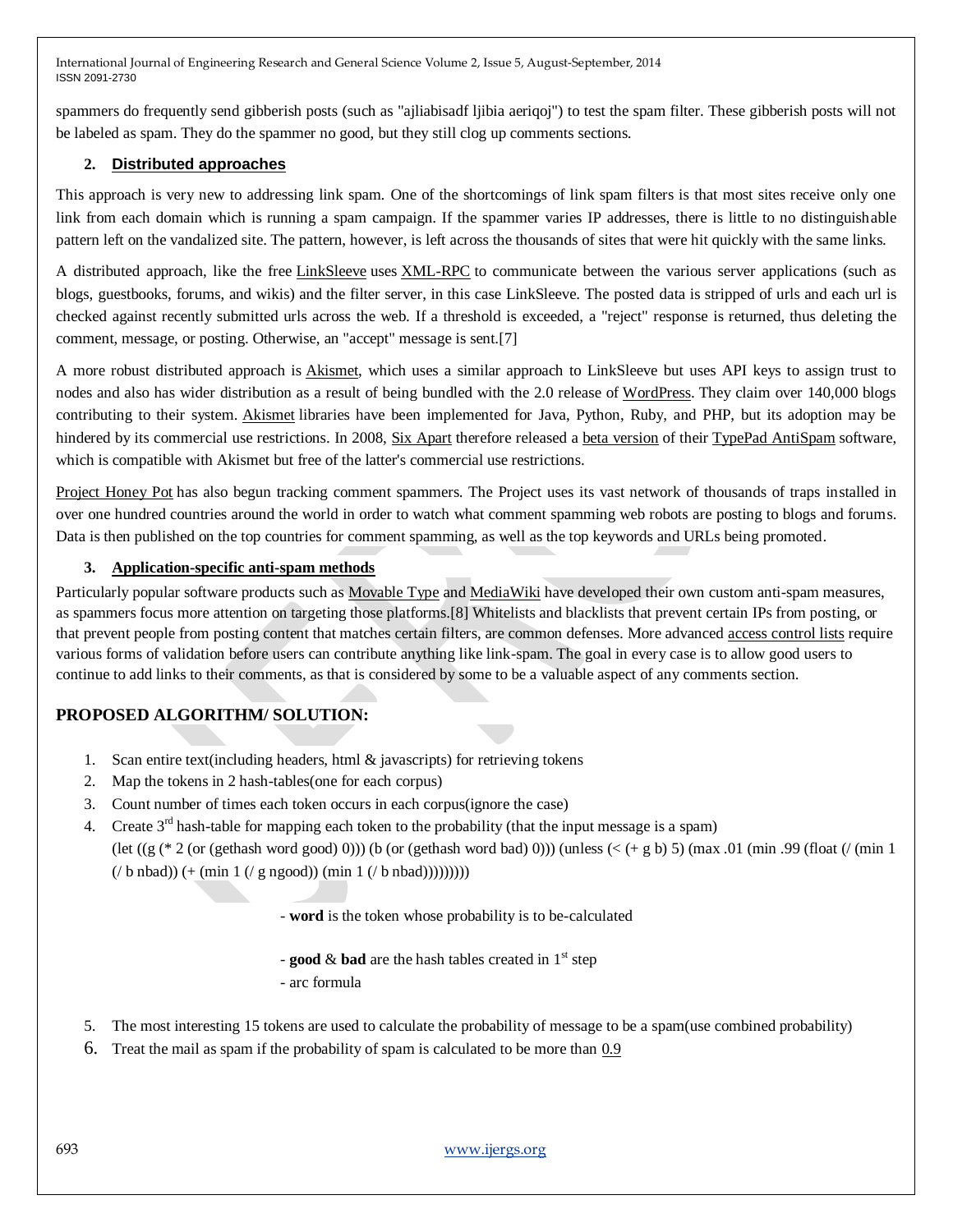# **RESULTS**

In Spam-detection it is to evaluate 2 ratios for calculating correctness of an algorithm.

#### **False positive rate**

The **[false positive rate](http://en.wikipedia.org/wiki/False_positive_rate)** is the proportion of absent events that yield positive test outcomes, i.e., the conditional probability of a positive test result given an absent event.

The false positive rate is equal to the [significance level.](http://en.wikipedia.org/wiki/Significance_level) The [specificity](http://en.wikipedia.org/wiki/Specificity_(tests)) of the test is equal to **1** minus the false positive rate.[9]

In [statistical hypothesis testing,](http://en.wikipedia.org/wiki/Statistical_hypothesis_testing) this fraction is given the Greek letter  $\alpha$ , and  $1 - \alpha$  is defined as the [specificity](http://en.wikipedia.org/wiki/Specificity_(tests)) of the test. Increasing the [specificity](http://en.wikipedia.org/wiki/Specificity_(tests)) of the test lowers the probability of **type I errors**, but raises the probability of **type II errors** (false negatives that reject the alternative hypothesis when it is true).

## **False negative rate**

The **false negative rate** is the proportion of events that are being tested for which yield negative test outcomes with the test, i.e., the conditional probability of a negative test result given that the event being looked for has taken place.[9]

In [statistical hypothesis testing,](http://en.wikipedia.org/wiki/Statistical_hypothesis_testing) this fraction is given the letter  $\beta$ . The ["power"](http://en.wikipedia.org/wiki/Statistical_power) (or the ["sensitivity"](http://en.wikipedia.org/wiki/Sensitivity_and_specificity)) of the test is equal to  $1 - \beta$ .

## **Checking words: false positives**

People tend to be much less bothered by spam slipping through filters into their mail box [\(false negatives\)](http://en.wikipedia.org/wiki/False_negative), than having desired email ("ham") blocked [\(false positives\)](http://en.wikipedia.org/wiki/False_positive). Trying to balance false negatives (missed spams) vs false positives (rejecting good email) is critical for a successful anti-spam system. Some systems let individual users have some control over this balance by setting "spam score" limits, etc. Most techniques have both kinds of serious errors, to varying degrees. So, for example, anti-spam systems may use techniques that have a high false negative rate (miss a lot of spam), in order to reduce the number of false positives (rejecting good email).

Detecting spam based on the content of the email, either by detecting keywords such as "viagra" or by statistical means (content or non-content based), is very popular. Content based statistical means or detecting keywords can be very accurate when they are correctly tuned to the types of legitimate email that an individual gets, but they can also make mistakes such as detecting the keyword ["cialis"](http://en.wikipedia.org/wiki/Cialis) in the word "specialist" (see also [Internet censorship: Over-](http://en.wikipedia.org/wiki/Internet_censorship#Over-_and_under-blocking) and under-blocking). The content also doesn't determine whether the email was either unsolicited or bulk, the two key features of spam. So, if a friend sends you a joke that mentions "viagra", content filters can easily mark it as being spam even though it is neither unsolicited nor sent in bulk. Non-content base statistical means can help lower false positives because it looks at statistical means vs. blocking based on content/keywords. Therefore, you will be able to receive the friend who sends you a joke that mentions "viagra".



694 [www.ijergs.org](http://www.ijergs.org/)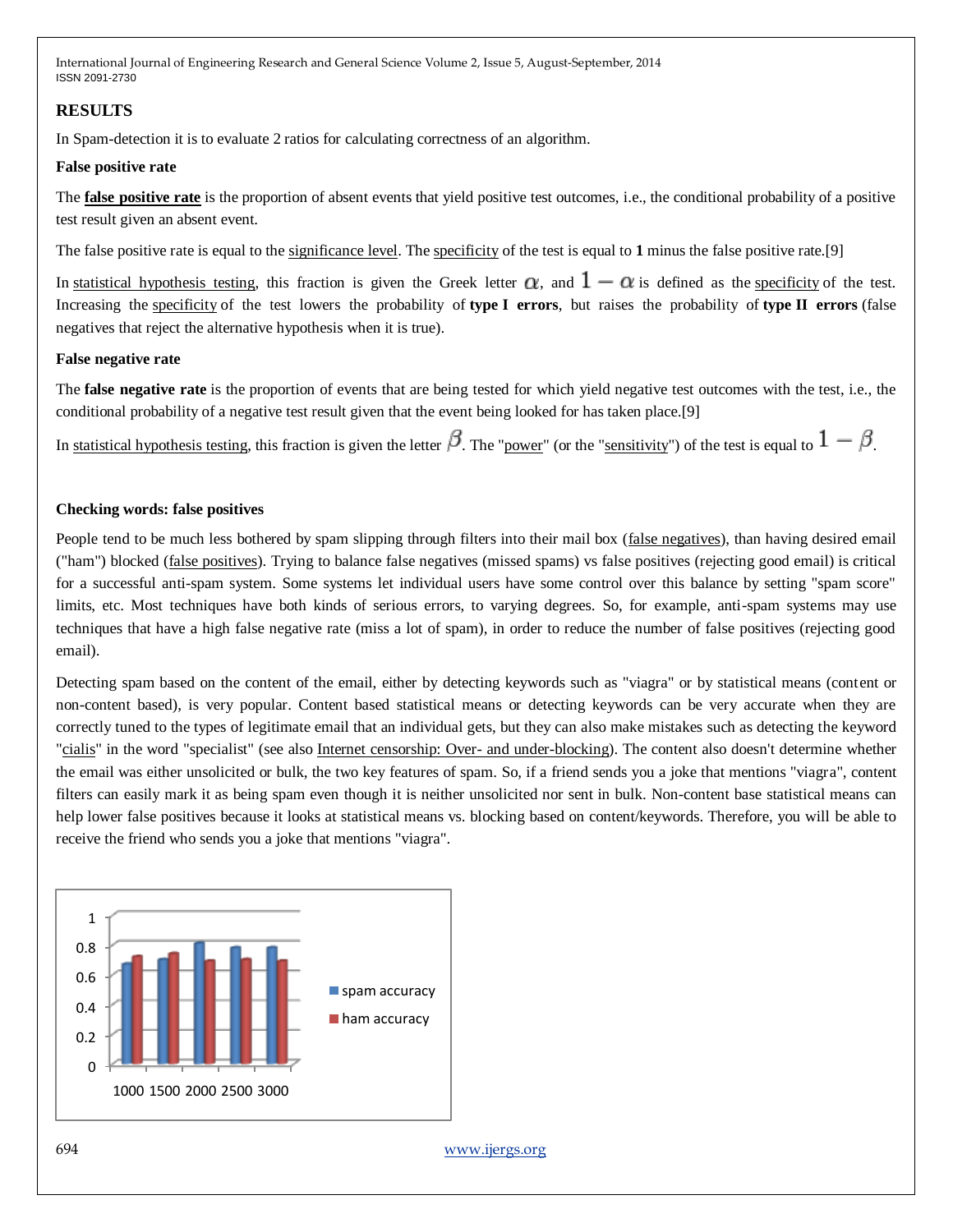**Fig – Algorithm accuracy for different input-data sizes**



**Fig – Execution time for different input-data sizes**



#### **Fig –Spam-ham precision for various algorithms**

**Table 1 – recall & precision for classifier**

| <b>Class</b> | recall | <b>Precision</b> |
|--------------|--------|------------------|
| <b>Spam</b>  | 78.5%  | 67.5%            |
| Non-spam     | 81.5%  | 72%              |

# **RELATED WORK**

The common e-mail client has the capability to sort incoming e-mail based on simple strings found in specific header fields, the header in general, and/or in the body. Its capability is very simple and does not even include regular expression matching. Almost all e-mail clients have this much filtering capability. These few simple Text-filters can correctly catch about 80% of the spam. Unfortunately, they also have a relatively high false positive rate.[2]

#### **White list/verification filters[7]**

A fairly aggressive technique for spam filtering is what I would call the "whitelist plus automated verification" approach. There are several tools that implement a whitelist with verification: TDMA is a popular multi-platform open source tool; ChoiceMail is a commercial tool for Windows; most others seem more preliminary.

A whitelist filter connects to an MTA and passes mail only from explicitly approved recipients on to the inbox. Other messages generate a special challenge response to the sender. The whitelist filter's response contains some kind of unique code that identifies the

695 [www.ijergs.org](http://www.ijergs.org/)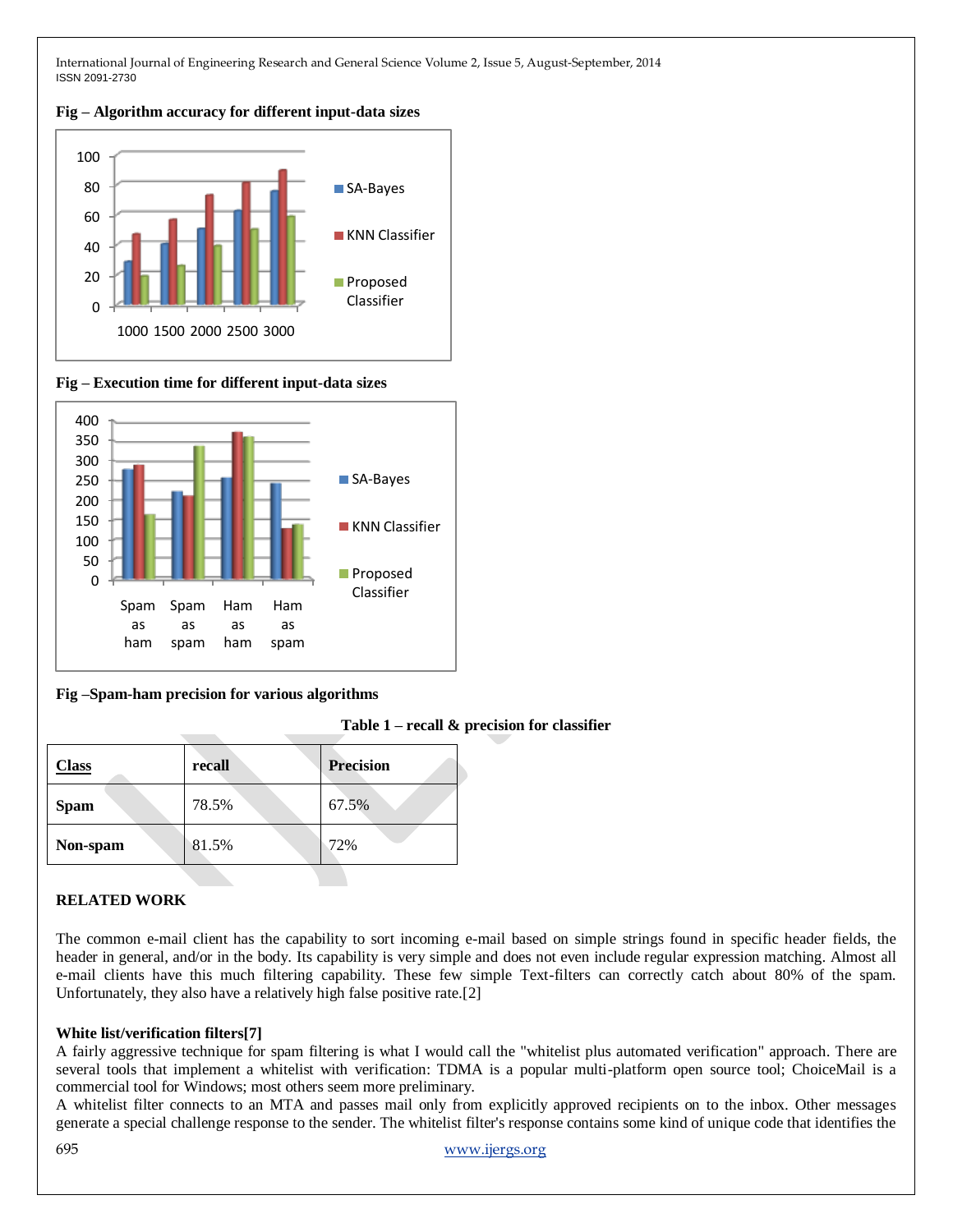original message, such as a hash or sequential ID. This challenge message contains instructions for the sender to reply in order to be added to the whitelist (the response message must contain the code generated by the whitelist filter). Almost all spam messages contain forged return address information, so the challenge usually does not even arrive anywhere; but even those spammers who provide usable return addresses are unlikely to respond to a challenge. When a legitimate sender answers a challenge, her/his address is added to the whitelist so that any future messages from the same address are passed through automatically.

#### **Distributed adaptive blacklists**

Spam is almost by definition delivered to a large number of recipients. And as a matter of practice, there is little if any customization of spam messages to individual recipients. Each recipient of a spam, however, in the absence of prior filtering, must press his own "Delete" button to get rid of the message. Distributed blacklist filters let one user's Delete button warn millions of other users as to the spamminess of the message.<sup>[4]</sup>

Tools such as Razor and Pyzor (see [Resources\)](http://www.ibm.com/developerworks/linux/library/l-spamf/index.html#resources) operate around servers that store digests of known spams. When a message is received by an MTA, a distributed blacklist filter is called to determine whether the message is a known spam. These tools use clever statistical techniques for creating digests, so that spams with minor or automated mutations (or just different headers resulting from transport routes) do not prevent recognition of message identity.[6] In addition, maintainers of distributed blacklist servers frequently create "honey-pot" addresses specifically for the purpose of attracting spam (but never for any legitimate correspondences). In my testing, I found *zero* false positive spam categorizations by Pyzor. I would not expect any to occur using other similar tools, such as Razor.

There is some common sense to this. Even those ill-intentioned enough to taint legitimate messages would not have samples of *my* good messages to report to the servers -- it is generally only the spam messages that are widely distributed.[5] It is*conceivable* that a widely sent, but legitimate message such as the developerWorks newsletter could be misreported, but the maintainers of distributed blacklist servers would almost certainly detect this and quickly correct such problems.

#### **Rule-based rankings**

The most popular tool for rule-based spam filtering, by a good margin, is *SpamAssassin*. There are other tools, but they are not as widely used or actively maintained. SpamAssassin (and similar tools) evaluate a large number of patterns -- mostly regular expressions -- against a candidate message. Some matched patterns add to a message score, while others subtract from it. If a message's score exceeds a certain threshold, it is filtered as spam; otherwise it is considered legitimate.[7]

Some ranking rules are fairly constant over time -- forged headers and auto-executing JavaScript, for example, almost timelessly mark spam. Other rules need to be updated as the products and scams advanced by spammers evolve. Herbal Viagra and heirs of African dictators might be the rage today, but tomorrow they might be edged out by some brand new snake-oil drug or pornographic theme. As spam evolves, SpamAssassin must evolve to keep up with it.

#### **Bayesian word distribution filters**

It suggested, building Bayesian probability models of spam and non-spam words. The general idea is that some words occur more frequently in known spam, and other words occur more frequently in legitimate messages. Using well-known mathematics, it is possible to generate a "spam-indicative probability" for each word. Another simple mathematical formula can be used to determine the overall "spam probability" of a novel message based on the collection of words it contains.[7]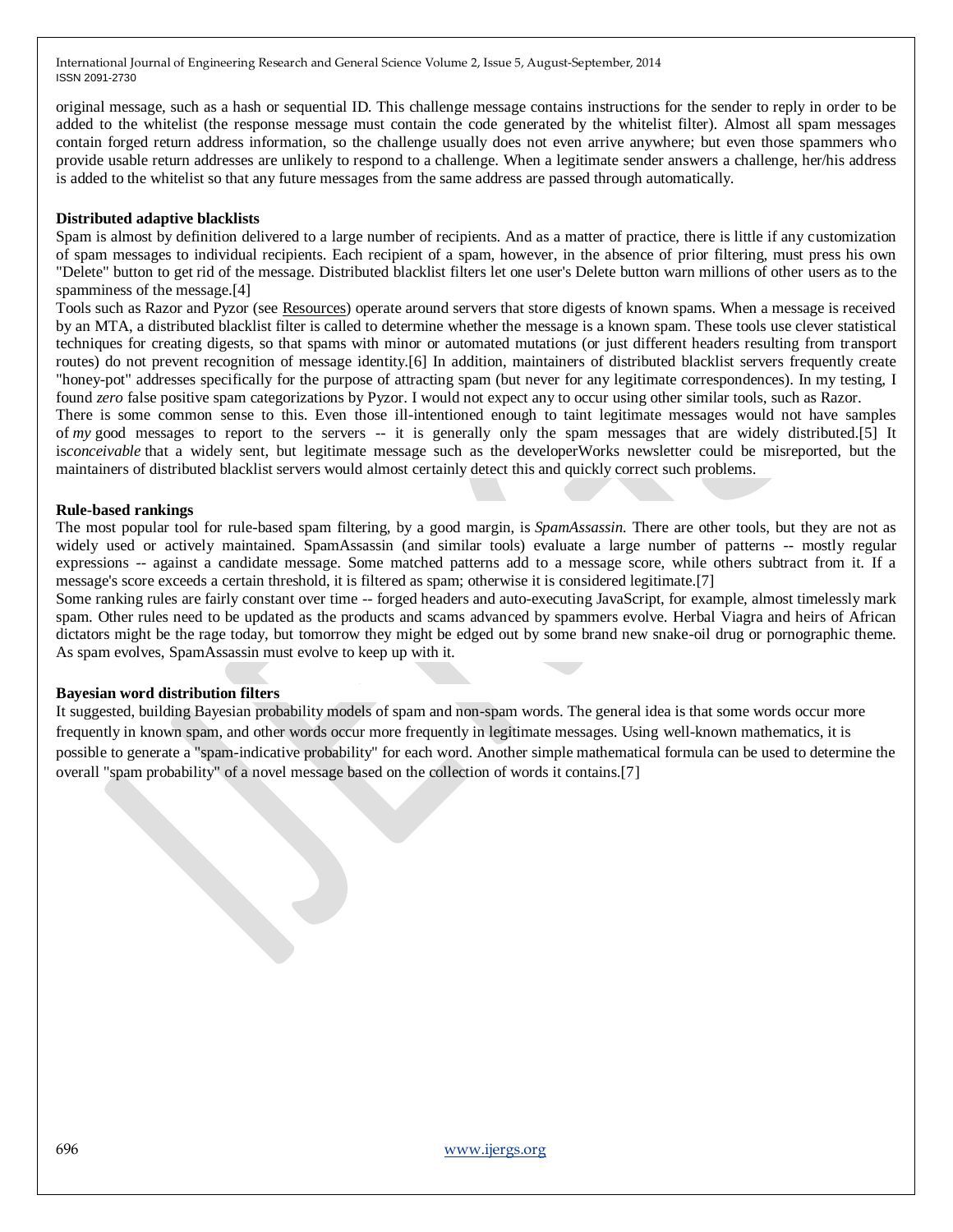

#### **Fig- 6: The analysis of the available open source methods**

# **PROS & CONS OF THE PROPOSED ALGORITHM: Pros:**

- Ease of usage (can be used as a simple web service)
- \* Cost effective solution(less memory consumption with simple structure)
- $\triangle$  Reliable performance(no false positives)
- Better resource utilization(uses previously available content to analyze)
- Ease of tracing(for future aspects)

#### **Cons**

Requires hectic-analysis in order to attain approximate 100% accuracy, due requirement for good-word and bad-word data-corpus/s

# **CONCLUSION:**

This approach gives comparative reduction in false-positive(ham as spam) and false negative(spam as ham) ratios w.r.t. simple Bayesian-classifier and KNN classifier. It also gives continuous and linear order of growth for increasing input-data sizes.

Thus, it can be concluded that the statistical approach as this proposed prototype, be a promising & satiable solution for our targeted domain of application or usage

#### **REFERENCES:**

- [1] Nikita Priyanka Renato "A Survey on blog bot Detection Techniques" IJARCSSE(International Journal of Advanced Research in Computer Science and Software Engineering) Dec 2013
- [2] Sahil Puri, Dishant Gosain, Mehak Ahuja, Ishita Kathuria, Nishtha Jatana Comparison and analysis of spam detection algorithms"- International Journal of Application or Innovation in Engineering & Management (IJAIEM) 2013
- [3] Grabianowski "How Spam Works". HowStuffWorks. Discovery Communications. Archived from the original on September 8, 2012.
- [4] "SLV : Spam Link Verification". LinkSleeve. 2012
- [5] T.A Meyer and B Whateley "SpamBayes: Effective open-source, Bayesian based, email classification system"

697 [www.ijergs.org](http://www.ijergs.org/)